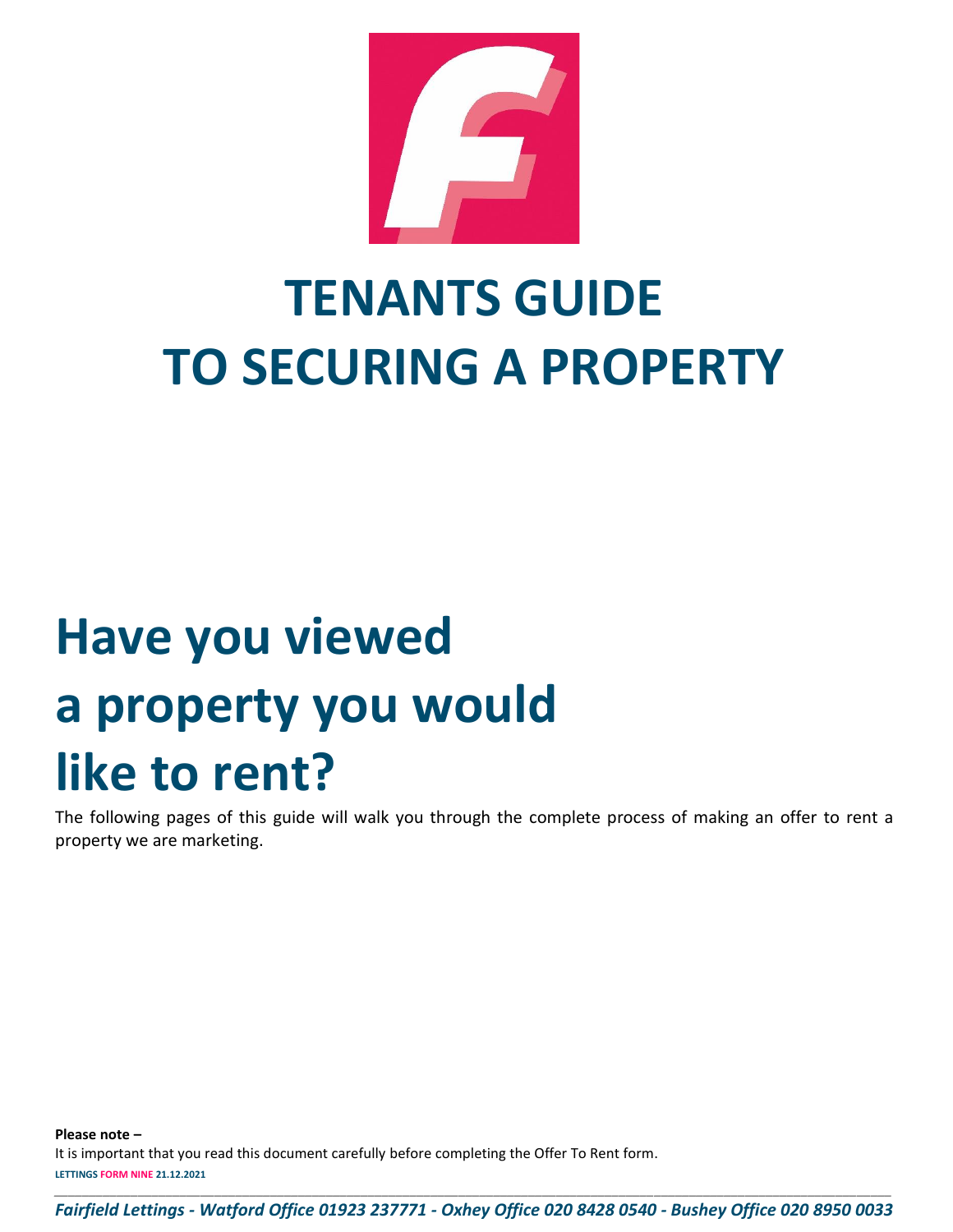# **Contents**

#### **1. Your 'offer to rent'**

- 1.1 Include any conditions of your offer
- 1.2 Who will be living at the property?
- 1.3 Clearly state your preferred moving in dates
- 1.4 How long do you want to stay?
- 1.5 Do you have any pets?
- 1.6 Will any tenants be smokers?
- 1.7 What security deposit amount will be required for this property?

#### **2. Application To Secure A Property**

- 2.1 Documents you must receive prior to completing the application
- 2.2 Tenancy Start Date
- 2.3 Deadline For Agreement
- 2.4 Holding Deposit (Equal to one week's rent) & when to pay it
- 2.5 Referencing and right to rent immigration check
- 2.6 Are you employed or self-employed?
- 2.7 Will you need a guarantor?
- 2.8 Supply proof of ID and address

#### **3. Contract, deposit and rental payments**

- 3.1 The rental agreement
- 3.2 Protecting your deposit
- 3.3 Will you have to pay stamp duty?
- 3.4 How to pay your first month's rent and deposit
- 3.5 How to pay your monthly rent
- 3.6 If you have a different payment date in mind
- 3.7 Your monthly payments must have a property reference to stop late payments
- 3.8 Remember the risk if you share the tenancy

#### **4. Moving in**

- 4.1 Your property passport
- 4.2 Inventory check in and check out
- 4.3 Setting up your utility services

#### **5. During the tenancy**

- 5.1 Costs which may apply during your tenancy Permitted Charges
- 5.2 Property inspections
- 5.3 Who can access the property during your tenancy?
- 5.4 Vacating the property mid term

#### **6. End of tenancy**

- 6.1 Giving notice to move out
- 6.2 Vacating the property
- 6.3 Check out appointment
- 6.4 Returning your deposit

**LETTINGS FORM NINE 21.12.2021**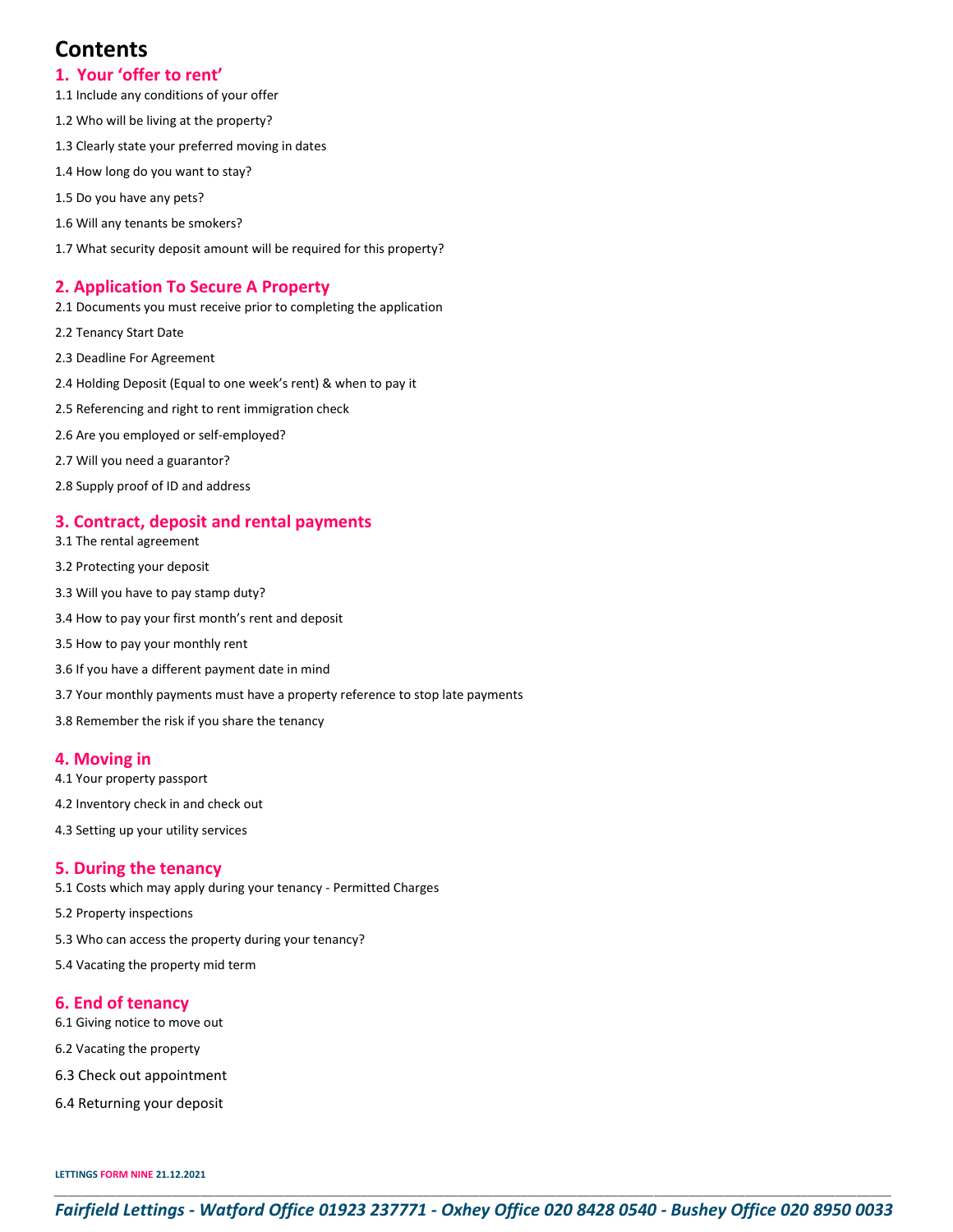# **1. Your 'Offer to Rent'**

If you see a property that you like and want to secure a tenancy, then you will need to contact our office to discuss your interest and complete an 'Offer to Rent' form so that we can discuss your position with the landlord.

By completing our 'Offer to rent' form does not commit you or the landlord to a tenancy. If your offer is agreed in principle by the landlord, you will then need to complete an application to secure a property.

When you are completing this form, you must consider and be aware of the following:

### **1.1 - Include any conditions of your offer**

Make sure you include in detail on the 'offer to rent' form a list of any items or requirements that are a condition of your offer for the landlord to consider. To avoid confusion or misunderstanding this form will be the point of reference should confusion with any details arise. **Please highlight** any conditions that are non-negotiable.

# **1.2 - Who will be living in the property?**

We need to know everyone including children/students that are going to be living at the property including their names, address details, employment information, salaries, and ages.

# **1.3 - Clearly state your preferred moving in date**

Whilst we cannot guarantee this date, we will make every effort to accommodate you as best we can. We cannot accept liability for issues that may arise due to exiting tenancy delays or works required due to defects identified by the checkout clerk. Every effort will be made to rectify any issues that arise to enable your preferred move in dates to be met.

# **1.4 - How long do you want to stay?**

It is important to state whether your initial requirements are for a term of 6 or 12 months. But we also ask you give an approximate time indication if your intentions are to stay beyond the initial period. We ask for future intentions only to guide you regarding our landlord's position.

# **1.5 - Do you have any pets?**

We will also need to be informed of any pets that will reside at the property.

# **1.6 - Will any tenants be smokers?**

This is an important factor that landlord/s will want to know. Most landlords will allow smoking outside, but this must be disclosed before referencing can commence as it is ultimately the landlord's decision.

# **1.7 - What security deposit amount will be required for this property?**

The security deposit amount will be equal to five or six weeks' rent depending on whether the annual rent is above or below £50,000.

#### *Where the annual rent is below £50,000 -* Deposits will be 5 weeks rent for tenancies.

The Security Deposit figure is calculated as follows - The Monthly Rent x 12 months ÷ by 52 Weeks x 5 weeks)

#### *Where the annual rent is above £50,000 -* Deposits will be 6 weeks rent for tenancies.

The Security Deposit figure is calculated as follows - The Monthly Rent x 12 months ÷ by 52 Weeks x 6 weeks)

**LETTINGS FORM NINE 21.12.2021**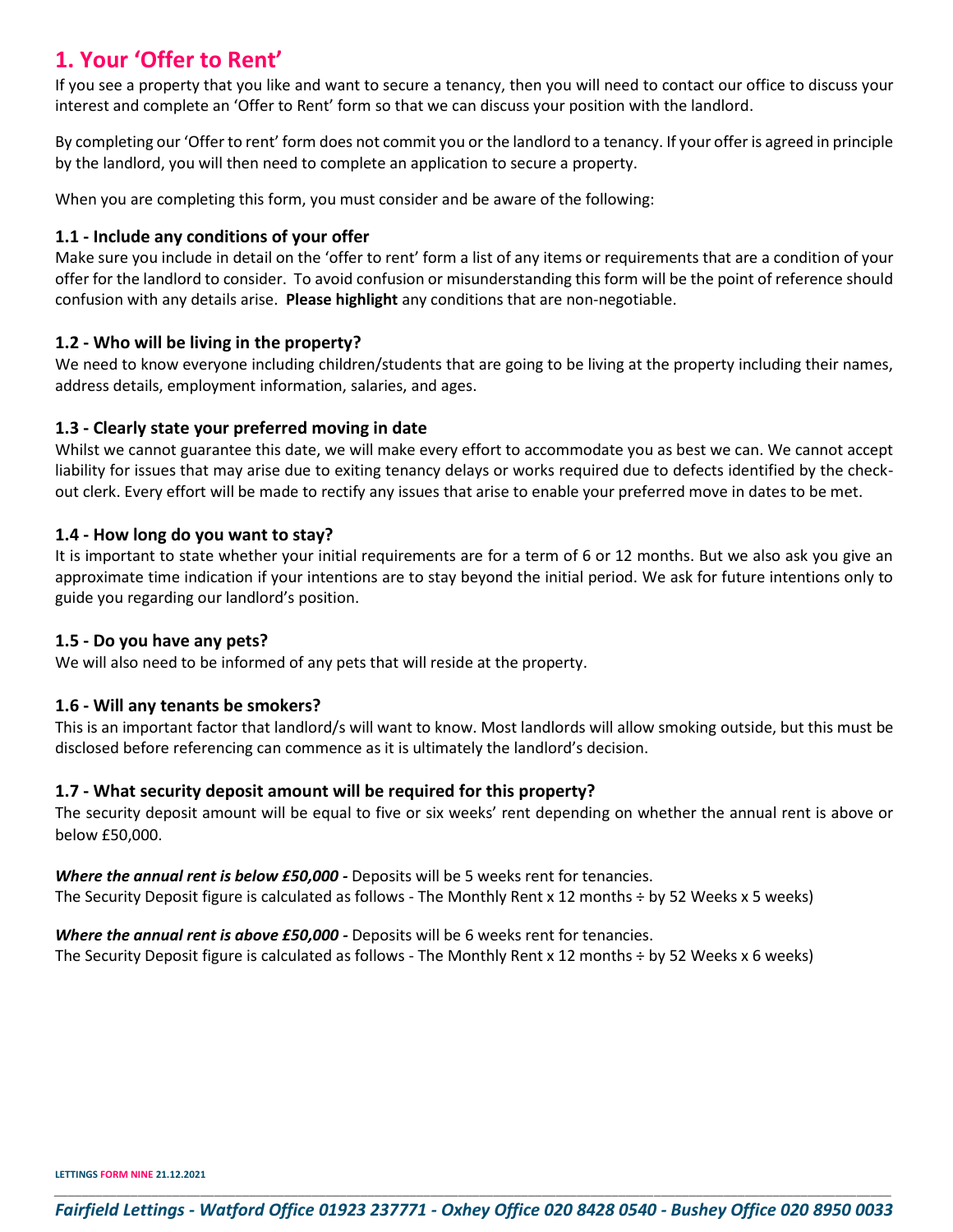# **2. Application To Secure A Property**

Once we are able to advise that your offer is accepted in principle you will need to complete the **Application To Secure A Property.** Completing the application to secure a property does not commit you or the landlord to a tenancy, and a shared or single tenancy will not be created until all applicants have been qualified and have signed the tenancy agreement.

# **2.1 - Documents you must receive prior to completing the application**

Current legislation requires the following information to be supplied to the prospective tenants prior to accepting a Holding Deposit or commencing a tenancy. Please do not sign the application to secure a property if any of the information below has not been received.

- A. Receipt of the Energy Performance Certificate (EPC) relating to this property.
- B. Receipt of the 'How to Rent' guide published by the Government.
- C. Receipt of a draft copy of the Tenancy Agreement.

# **2.2 - Tenancy Start Date**

The tenancy start date is subject to:

- A. Satisfactory references/credit status being established.
- B. The property still being available for the Landlord to let, for example not damaged by fire or flood etc
- C. Any current occupants moving out before the anticipated commencement date.
- D. All relevant occupiers passing Right to Rent checks under the Immigration Act 2014.

#### **2.3 - Deadline For Agreement**

The deadline for agreement is the date by which the tenancy agreement needs to be completed or the Holding Deposit will become refundable, unless one of the events listed in Schedule 2 of the Tenant Fees Act 2019 occurs. The deadline for agreement is identified as the fifteenth day from the day when the landlord or letting agent receives the holding deposit, or a date beyond this period agreed by both tenant and landlord.

- A. The 'Deadline for Agreement' date will not be before the proposed move in date.
- B. You will be required to confirm you are aware the deadline for agreement date will not automatically be the move in date and is a deadline that the agreement needs to be completed by.

# **2.4 - Holding Deposit (Equal to one week's rent) & when to pay it**

In consideration of the Landlord agreeing to process an application and stop advertising the property for the Prospective Tenant, the Prospective Tenant will need to agree to pay a Holding Deposit and confirm the following.

- A. The Holding Deposit will be paid by one of the applicants applying for the tenancy.
- B. The Holding Deposit is retained in accordance with the Tenant Fees Act 2019 Schedule 2 Para 6(a) until the commencement of the tenancy and then deducted from the first month's rent.
- C. To pay the holding Deposit within 24 hours of receiving confirmation by email or telephone that your application to secure a property has been signed by the landlord.
- D. If you fail to complete the referencing agency online application within 48 hours of receiving the application link may result in the holding fee being returned and the landlord offering the property to another applicant.

The Holding Deposit will be held within our client account which is covered by the Propertymark Client Money Protection scheme.

#### *Should the Prospective Tenant:*

- A. Withdraw from the application before entering into the tenancy agreement,
- B. Provide false or misleading information for referencing,
- C. Fail to act reasonably to provide the information required to enter into the tenancy before the deadline for agreement,
- D. Fail Right to Rent checks,

then you will be liable for the reasonable costs incurred by the Landlord and his Agent up to the value of the Holding Deposit.

**LETTINGS FORM NINE 21.12.2021**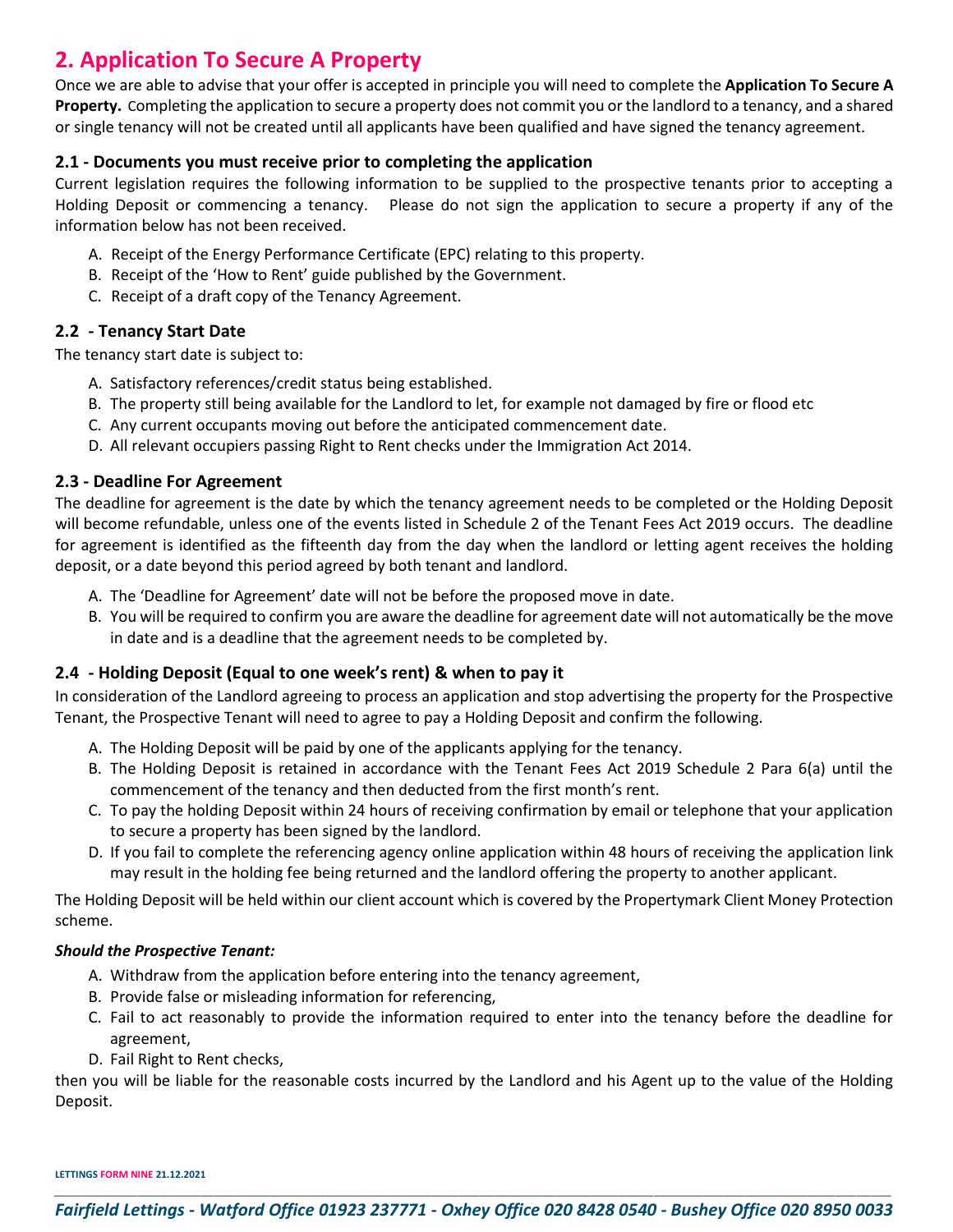*The following costs will be deducted from the Holding Deposit.* Any surplus of the Holding Deposit will be returned to the Prospective Tenant, without interest, as soon as possible. A refund to any one of the joint and several Prospective Tenants will be considered adequate as a total refund to all concerned. The costs that may be deducted from the Holding Deposit can include, but are not limited to, the following:

- i. Costs of any references or credit checks sought
- ii. Costs of any administration undertaken to prepare for the tenancy
- iii. Costs of re-advertising the property to let
- iv. Costs of any guarantor agreements
- v. Costs, in lieu of rent, of keeping the property empty for the tenant

#### **2.5 - Referencing and right to rent immigration check**

Referencing and your 'right to rent' check is a condition of all rental properties we advertise. References are carried out by a credit reference agency. When the landlord has agreed in principle to your offer it will be subject to full referencing by a credit referencing agency, a right to rent check, and payment of your holding fee.

Each adult over the age of 18 will be asked to complete a full referencing form and be independently assessed. These usually take  $4 - 10$  working days depending on the information requested being returned.

*If any prospective tenants have been issued with a county court judgement or have had any other adverse credit history in the last 3 years, please let us know prior to referencing. You must declare any bad credit history as this is likely to fail referencing and result in the loss of your holding deposit on the property.* 

#### **2.6 - Are you employed or self-employed?**

You will need to confirm permanent employment and most reference agencies will be looking for proof of the total combined salary or profit earnings in the region of 30 times the monthly rent. If you are self-employed then you will need to provide 3 year's accounts or SA302s. If they are not acceptable to the referencing agency, they may request a guarantor.

#### **2.7 - Will you need a guarantor?**

Should your references come back unacceptable we will, subject to the landlord's agreement to continue, give you the option to provide a guarantor. They will also need to be fully referenced and have an income in the region of 30 times the monthly rent. Guarantors must be aware they will be jointly and severally liable for the rent should any tenant fail to pay for their rent.

*If any prospective guarantor has been issued with a county court judgement or have had any other adverse credit history in the last 3 years, please let us know prior to referencing. You must declare any bad credit history as this is likely to fail referencing and result in the loss of your holding deposit on the property.* 

#### **2.8 - Supply proof of ID and address**

We will require each tenant, in person, to supply original photographic identification in the form of a valid passport, or driving license plus birth certificate, together with proof of address and national insurance number/card.

# **3. Contract, deposit and rental payments**

#### **3.1 - The rental agreement**

When the references are accepted, we will then prepare an **Assured Shorthold Tenancy Agreement** between landlord/s and tenant/s. This is a legally binding agreement that sets out the responsibilities of both parties and we ask you to read this carefully and ensure it is fully understood.

**We would advise that you seek legal advice** if you have any concerns with the terms of the contract before signing into a legally binding agreement.

All tenants over the age of 18, including guarantors, will sign the agreement.

**LETTINGS FORM NINE 21.12.2021**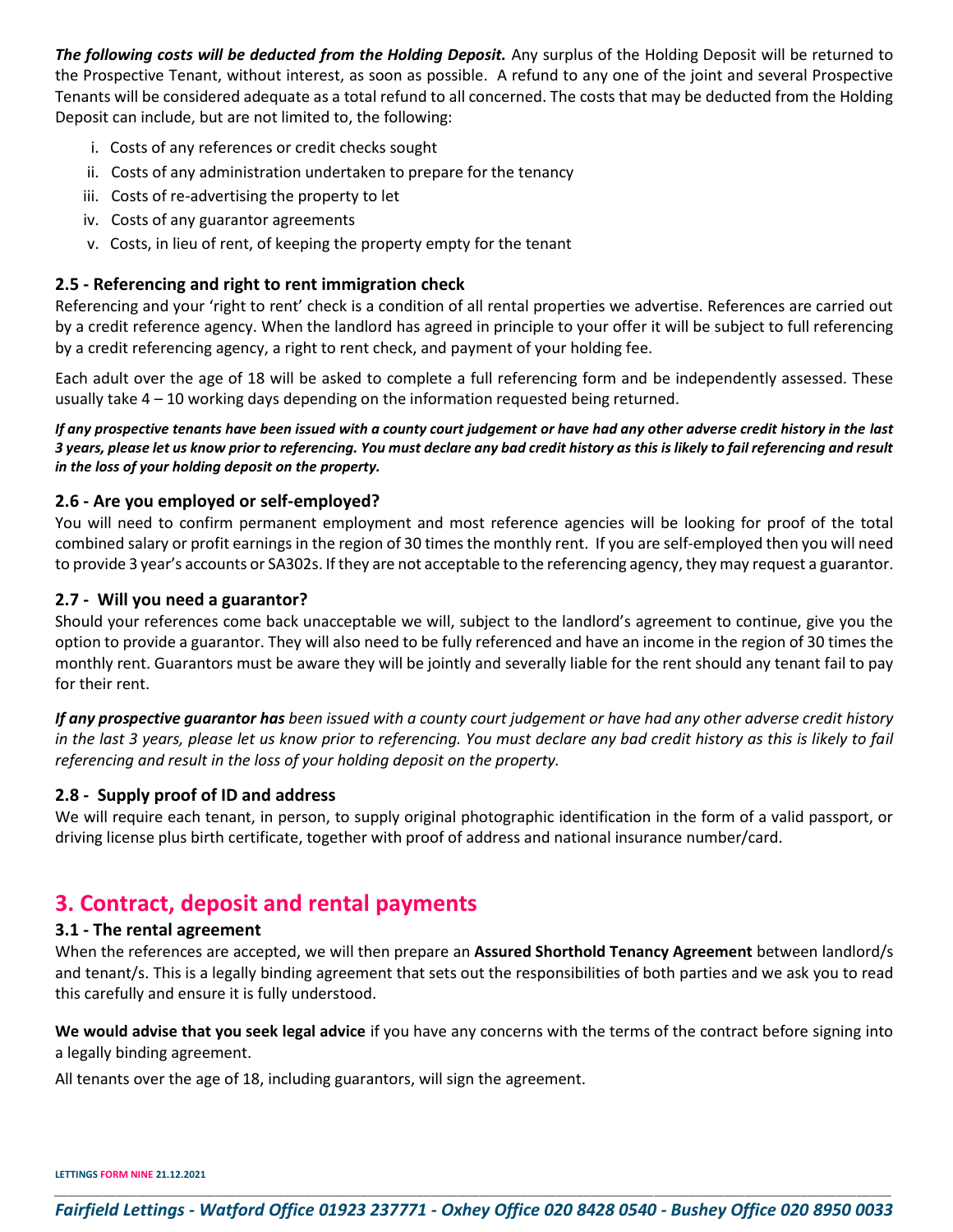# **3.2 - Protecting your deposit**

When you have signed the tenancy agreement and paid the deposit, we will register your deposit within an approved tenancy deposit scheme. This is a legal requirement, and we will provide you with the relevant **Prescribed Information Certificate** notifying you where your deposit is registered.

# **3.3 - Will you have to pay stamp duty?**

Please be aware that should the rent you pay eventually exceed £125,000 in total from the start of the tenancy then you will be liable for stamp duty.

Please refer to [www.inlandrevenue.gov.uk](http://www.inlandrevenue.gov.uk/) for any changes to this law, or for further information.

# **3.4 - How to pay your first month's rent and deposit**

Your first month's rent and agreed deposit must be paid in advance in 'cleared funds'. This payment must be in our client account before the tenancy can start. You can make payment by bank transfer, internet banking or via a branch of your bank. If we do not have cleared funds you will not be able to move into the property.

**Fairfield Lettings Client Account details for payment of your holding deposit / first month's rent / security deposit:** 

Bank Name and Branch: Barclays Bank PLC Bank Address: Rickmansworth Account name: Fairfield Lettings Limited, Client Account Sort Code: 20-91-79 Account Number: 93391078 Reference: (Insert property address)

# **3.5 - How to pay your monthly rent**

Subsequent rental payments are required by standing order, bank transfer or internet banking and must be in the nominated bank **on or before** the due date. Cash or monthly cheques are not acceptable.

#### *Do not turn up with cash for rental payment as you will be directed to your nearest bank!*

You have the following options to make payment:

*Standing order:* Your bank will only confirm that a money transfer will happen in 3-5 days. Your payment date must be set up 5 days before the rent due date. This is because it can take up to 5 days from the date the money leaves your account until it reaches the designated account. For example, if the rent is due on the  $30<sup>th</sup>$  of each month the standing order will need to be set up to leave your account on the  $25<sup>th</sup>$  day of each month. (You will need to have cleared funds available to transfer by that date)

*Bank transfer:* Each month you can go into your bank to send a money transfer (if the bank belongs to the 'faster payment' scheme) so that the rent arrives in the designated account on the required day. If the bank does not belong to the 'faster payments' scheme, then you will have to transfer at least 3 days before the due date.

*Internet banking:* If you use internet banking you can either set up a monthly transfer to the designated account or manually instruct the payment monthly online (again if the bank do not belong to the 'faster payments' scheme then you will need to transfer at least 3 days before the due date.)

**Cash:** We have no facility to hold cash in our offices. Cash payments cannot be accepted.

# **3.6 - If you have a different payment day in mind.**

If you request a different payment date to the start date, then you will need to pay the additional rent in advance. Should you wish to change your rent payment date during the tenancy then you must make this request in writing to us, and we will approach the landlord. There will also be an administration fee to draw up this amendment if the landlord agrees to your request.

# **3.7 - Your monthly payments must have the property address to stop late payments**

Your rent is due on the same day each month as stated in the Assured Shorthold Tenancy Agreement. The rent must have the property address clearly stated as the reference. Failing to do this can stop us allocating rent and causing your account to fall into arrears.

**LETTINGS FORM NINE 21.12.2021**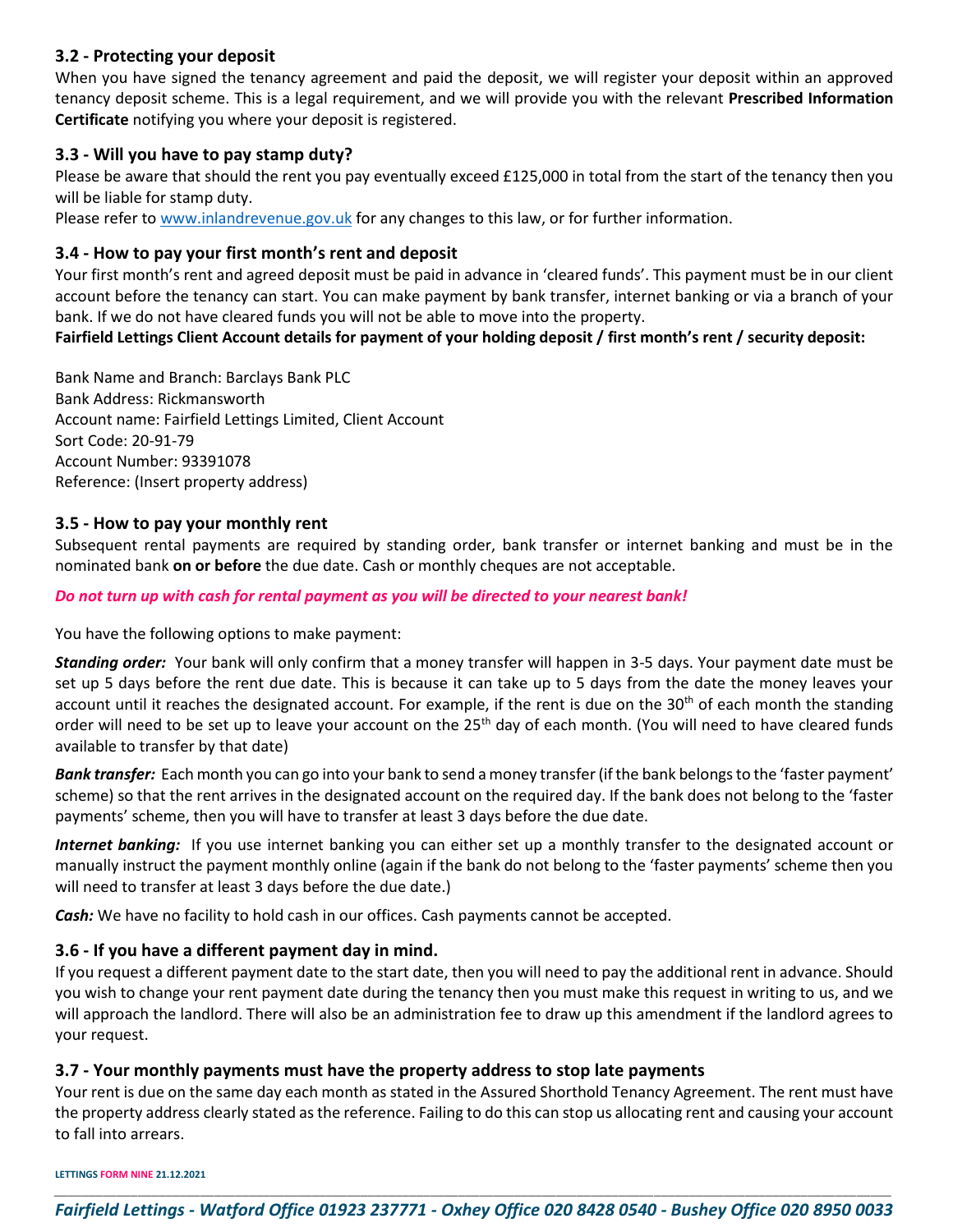# **3.8 - Remember the risk if you share the tenancy**

Your tenancy agreement will have a clause making all tenants 'jointly and severally' liable. This essentially means if anyone of the tenants causes damage or stops paying their rent for any reason then the remaining tenants will be liable for any costs or to pay the balance of the rent due. In the case of a guarantor then this liability will pass onto them.

# **4. Moving in**

# **4.1 - Your Property Passport**

When you move into your new home you will receive your Property Passport – a folder containing essential information about your new home including details or your landlord or management agent; who to contact, when and how, for any issues which may arise including an emergency. The folder will also be the place to keep all your important documents including your tenancy agreement, inventory, copy of 'other charges that may apply during and after your tenancy', security deposit certificate, instruction books and any correspondence regarding the property.

# **4.2 - Inventory, check in and check out**

*Inventory:* Your landlord is likely to request a professional inventory to be organised prior to you taking up occupation at the property. This will be used to assess any deductions required from the security deposit at the end of your tenancy.

*Check in:* On the date of commencement of the tenancy the inventory clerk will attend the property with you at an agreed time to check the inventory. They will supply you with documentation that you will be asked to sign to say that you agree with the contents of the Inventory.

If the landlord declines a professional inventory, a member of staff from Fairfield Lettings will meet you at the property to hand over keys and any required documents.

*Check out:* At the termination of the tenancy the inventory clerk will visit the property to complete the check-out report. Again, if there is not a professional inventory then a member of staff from Fairfield Lettings will meet you at the property to carry out a basic check out, take meter readings and collect keys. This check out will be sent to you and your landlord for consideration prior to the release of your deposit.

Please note that an inventory is a vital document which protects your deposit. It is advised that the tenant attends the check-out, and this will be booked with you.

# **4.3 - Setting up your utility services**

**New tenant details:** if Fairfield Lettings are managing the tenancy, we will advise the utility companies (gas, electric, council tax and water) of the occupation date and meter readings for your tenancy.

We will advise you if the tenancy is non-managed and you are required to contact the utility companies directly.

# **5. During the tenancy**

# **5.1 - Costs which may apply during your tenancy - Permitted Charges**

# *Loss of property keys & communal security door keys:*

Landlords may charge a reasonable cost that can be proven in writing. The cost to replace will depend on the style of the security key used and the difficulty in obtaining a replacement. This will be charged if you lose any keys for the property and need duplicates during or at the end of your tenancy. All keys must be returned at the end of the tenancy. You have the option to carry this out in your own time and cost.

#### *Late payment of rent:*

Interest will be charged at *3%* above the Bank of England base rate on the late payment of rent from the date the payment is missed.

#### *Payment to change tenancy agreement;*

A charge will be applied for agreeing or arranging the variation of the tenancy. The charge will not exceed £50, or the reasonable costs incurred by the landlord or agent.

# *Payment to terminate the tenancy early;*

A tenant who wishes to surrender the tenancy early can be charged for the **'Landlord Losses'**, which include agents' reasonable costs.

**LETTINGS FORM NINE 21.12.2021**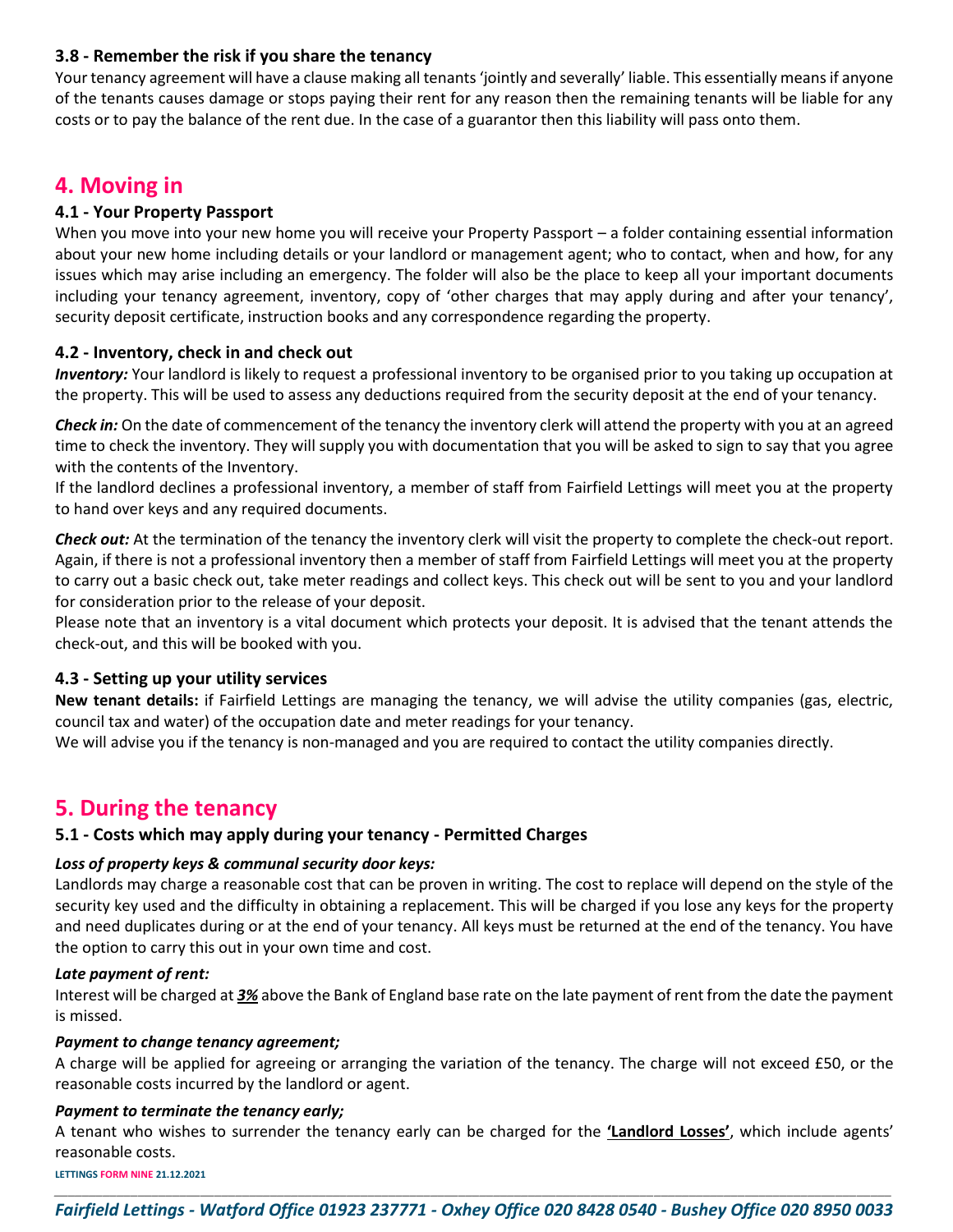#### *Future landlord reference request*

If we are requested at a future date by a third-party referencing agency to provide a reference for a landlord that is not a client of Fairfield Lettings, there will be an administration charge for the time required to collate the information requested and preparing a reference. The agency or their landlord will be responsible for this fee. The fee is per tenant and payment will be required in advance of preparing the reference.

#### *Payment of council tax;*

You are liable to pay these direct to the local authority. The legislation clearly links paying council tax to the billing authority and not to include as part of the rent payment. This is not a permitted payment if paid direct to landlord.

#### *Payment of utilities;*

You are liable to pay all the utility bills direct to the supplier.

#### *Payment of television license;*

You are liable to pay this charge direct.

#### *Payment of communication services;*

You are liable to pay this charge direct to the supplier. This includes satellite, internet, and telephone services.

#### **5.2 - Property inspections**

These will be carried out throughout your tenancy, either by your landlord or Fairfield Lettings. This is the time for us to check the condition of the property, and for you to advise us of any problems you may be encountering.

You will be contacted to suggest a time and day, giving approximately one week's notice. Should the day or time be inconvenient for yourself, we would ask you to call to arrange an alternative appointment within 3 days of receiving contact.

# **5.3 - Who can have access to the property during the tenancy?**

During your tenancy you have the legal right to live in a reasonable fashion without being disturbed by landlord or their agent. The landlord or letting agent must give at least 24 hours' notice to arrange access to the property. The tenant also has a legal obligation to provide access for repairs if the correct notice is given.

#### **5.4 - Vacating the property mid term**

Under some circumstances it may be possible for you to be released early from your tenancy obligations, subject to the consent of your landlord and any conditions imposed. If you wish to be released early from a Fixed Term Tenancy Agreement a request should be made to our Tenancy Manager at Fairfield Lettings.

The landlord is under no obligation to release you early and can hold you liable until the end of the fixed term agreement that you have signed for, or they may request one month's notice, in writing for periodic tenancies.

If however, the landlord agrees to a mutual release of the tenancy you will be liable for rental payments up to the day that a new tenancy commences or to the date agreed and signed by the landlord on a mutual release form. There will be costs to cover the landlord/s losses including their agents' reasonable costs.

# **6. End of the tenancy**

# **6.1 - Giving notice to move out**

To end the tenancy, you must give two months' notice in writing to terminate at the end of the fixed term. The notice period must coincide with the date on which you pay rent. For example, if you give us two months' notice on  $30<sup>th</sup>$  July and your rent is next due on 6<sup>th</sup> August your two months' notice will run from 6<sup>th</sup> August and will expire on 5<sup>th</sup> October.

#### **6.2 - Vacating the property**

The most usual type of tenancy that we prepare is an Assured Shorthold Tenancy, which requires you to give the landlord two months' notice (in writing) to vacate at the end of the fixed term. If you do not give the landlord sufficient notice, then the tenancy will not automatically finish at the end of the fixed term, and you will remain liable for the rent until your notice has expired. If you wish to re-negotiate your Tenancy at the end of the fixed term and remain at the property, you should contact Fairfield Lettings at least 10 weeks prior to the end date to give sufficient time to contact the landlord and prepare new Tenancy Agreements.

**LETTINGS FORM NINE 21.12.2021**